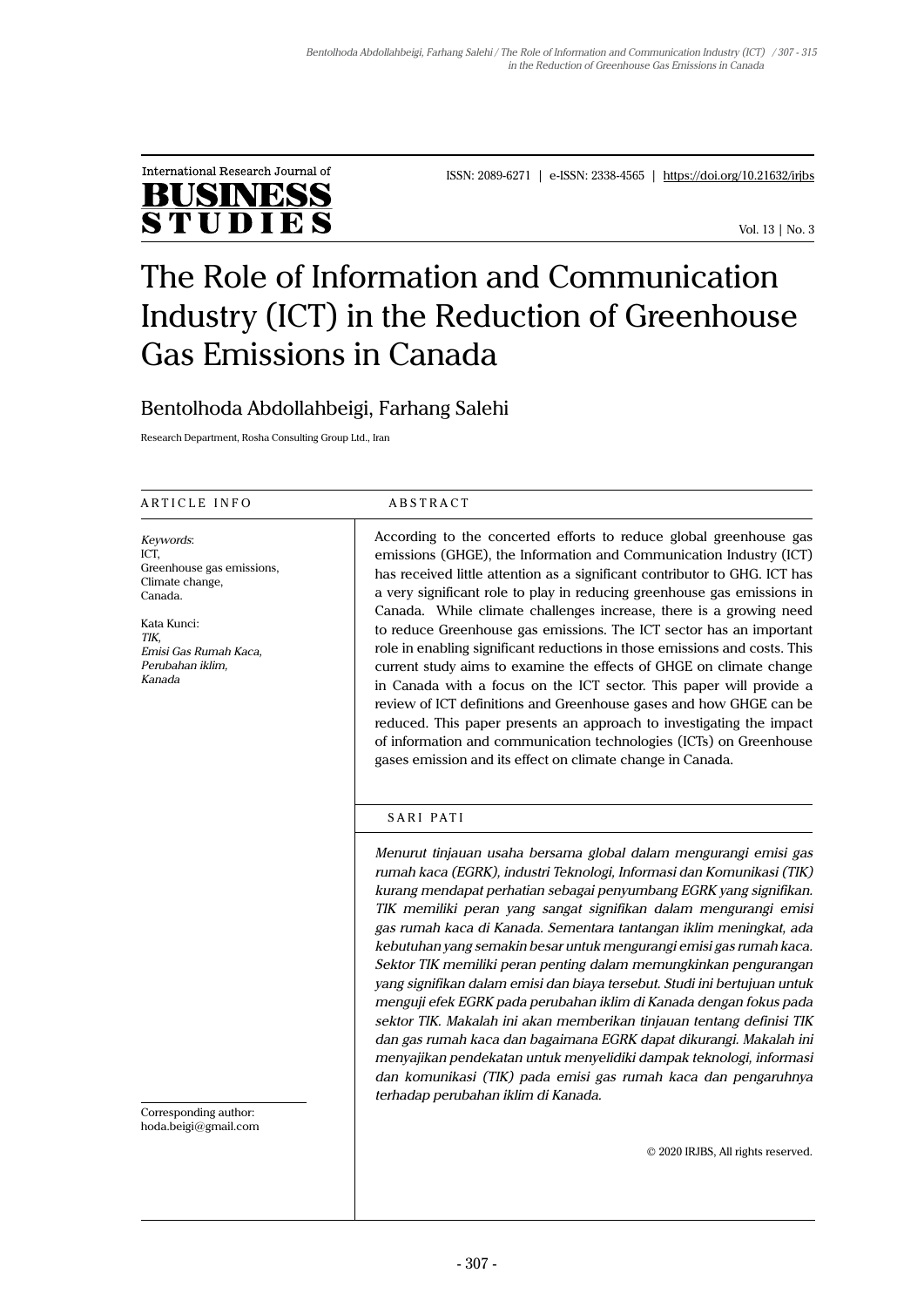# **INTRODUCTION**

Information and communication technology devices and services have been an important part of our lives and have fundamentally changed the way we work, communicate, travel and play over the past few decades. In fact, while the human population has only doubled in the last 50 years, the global consumption of electronic devices has increased sixfold over the same period.

The main problem for the ICT industry is the exponential increase in energy consumption. With the development of ICT devices and services, our need for energy for production and electricity to power these devices is also increasing. The production of this much-needed energy for the construction and operation of all ICT devices on the market today is an important factor in the formation of carbon dioxide, a leading greenhouse gas (GHG), as well as other global heating pollutants. In recent years, there has been more awareness of climate change and its potentially devastating effects. There are more climate change initiatives than ever before with specific programs and strategies to reduce the negative effects of global warming on our environment. Information and Communication Technologies (ICT) can be used in cooperative measures to reduce greenhouse gas emissions and to reduce climate change. Information and communication technology can solve this and the problems that all countries face in terms of climate change, especially in Canada. Information and communication technology can be used to reduce the impact of other sectors on greenhouse gas emissions (GHG) and to help countries adapt to climate change.

A new International Telecommunication Union (ITU) states that following the Paris Agreement requires the Information and Communication Technology (ICT) industry to emit 45% of greenhouse gas emissions (GHG) from 2020 to 2030. Reduce greenhouse gas (GHG) production. Reducing greenhouse gas emissions to meet the UN Framework Convention on Climate Change (UNFCCC) targets the Paris Agreement to limit

global warming to 1.5°c above pre-industrial levels. Canada strongly supports the Paris Agreement. This strategy of changing the situation in the middle of the century goes beyond 2030 to reduce the conversation about ways we can reduce emissions for a cleaner and more sustainable future by 2050 (Lotfi & Ahmed, 2017).

Climate change is recognized as one of the defining challenges in Canada. The effects of hot weather and severe weather events in Canada are currently being felt and are expected to intensify and recur. Greenhouse gas emissions are projected to be nearly 30 percent higher than the target by 2030. Governments across Canada see climate change as a defining challenge for the 21st century. Provincial, territorial, and federal governments have pledged to take fundamental steps to combat climate change. Among other things, Canada has pledged to make international agreements to reduce greenhouse gas emissions by some levels by 2020 and 2030 (Environment and Climate Change Canada, 2020).

The federal government has also worked with provinces and territories to create a pan-Canadian framework for clean growth and climate change, with the goal of developing a national plan to reduce Canada's 2030 emissions reductions. Canadian governments have said that creating an effective response to climate change requires the cooperation of all levels of government across Canada. In most governments, there was limited coordination on climate change measures. At the federal, provincial, and territorial levels, there has been limited coordination on climate change measures in governments (Environment and Climate Change Canada, 2020). For example, the sectors that played a leading role in climate change often did not provide enough information, guidance, and training for the rest of the government. In many cases, limited coordination has led to temporary responses to climate change. Without effective coordination, governments may overlook important opportunities or challenges, or develop redundant and contradictory policies.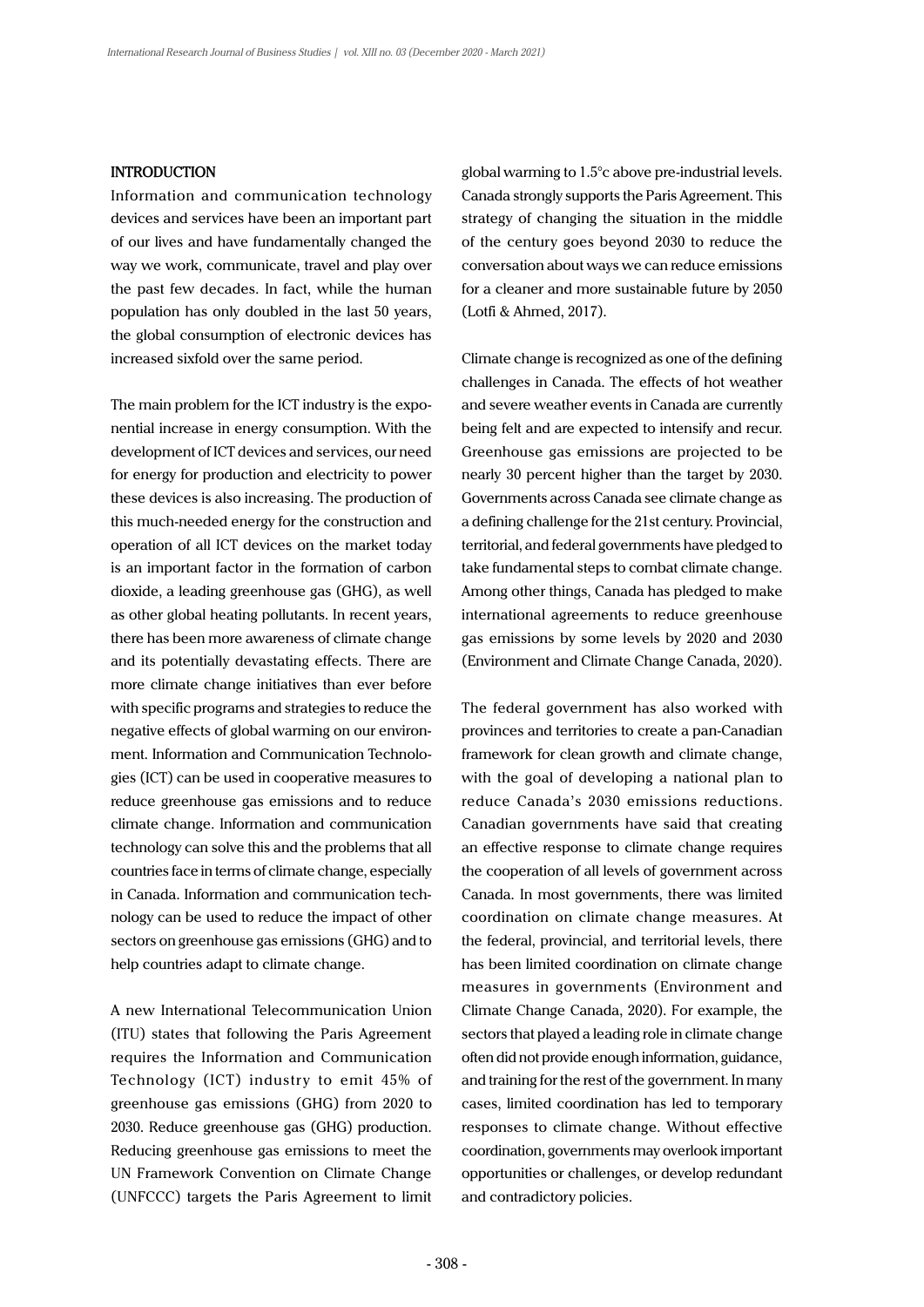## **Problem Statement**

Canada's climate is changing; emissions in 2030 are expected to exceed the target by almost 30%. Governments across Canada see climate change as a major 21st century challenge. According to Natural Resources Canada, it is getting hotter and wetter, and extreme weather events are becoming more frequent. The impacts of climate change are felt across Canada and pose significant risks to Canadians and the economy. The federal, provincial and territorial governments recognize the threat posed by climate change. Most governments have committed to reducing greenhouse gas emissions, which are believed to be the biggest contributor to climate change. Therefore Climate change has been identified as one of the defining challenges in Canada. Hence this research will investigate the impact of information and communication technologies (ICT) on Greenhouse gases and its effect on climate change in Canada (Industry Canada Canadian ICT Statistical Overview 2019).

## **Research Question**

What is the role of information and communication technologies (ICT), Greenhouse gases emission, and its effect on climate change in Canada?

#### **Resarch Objective**

To investigate the relationship between information and communication technologies (ICT), Greenhouse gases emission, and climate changes in Canada.

#### Research Hypothesis

There is a relationship between information and communication technologies (ICT), Greenhouse gases emission, and climate changes?

# **METHODS**

In this research, both qualitative and quantitative analysis methods will be used. Definition of qualitative method is research that includes analysis and interoperation text and interviews to discover significant patterns descriptive of a specific phenomenon. Also, qualitative research is mainly exploratory research. It is used to gain an

understanding of the underlying reasons, opinions and motivations. It provides an overview of the problem or helps develop ideas or hypotheses for potential quantitative research (Haradhan, 2018, Abdollahbeigi et al, 2017). This survey method will use data collection, populations are ICT sectors and the number of sample size will be 100 from ICT sectors among different states in Canada. Also, it will use the SPSS and Smart PLS to analyze the data which will be collected through interviews and observations. Using a semi-structured questionnaire is to make sure that it consisted of all the relevant questions on the specific information needed for the survey.

#### **Significant of Study**

This study is significant as it empirically investigates the ICTs on GHGE and its effect on climate change in Canada. A review of the literature also shows little evidence or no evidence of an empirical study on GHG emissions and climate change in Canada. Canadian governments have made commitments to reduce greenhouse gas emissions, which are thought to be the biggest contributors to climate change. Therefore Climate change is recognized as one of the defining challenges in Canada. Canada plans to achieve an economy-wide target to reduce its greenhouse gas emissions by 30% below 2005 levels by 2030. This target is ambitious but achievable. It represents a substantial reduction from Canada's business-as-usual emissions. CO2 emission poses a great danger to human health, both in the short and long term. It has been described by Opoku, (2018) as the most arduous and problematic of the greenhouse gas effects to manage. The bulk of CO2 emission is produced from ICT sectors. Findings from the study will help the government gain a better and practical understanding of the environment response to the activities of the ICT sector. Therefore, this study adds to several related works and also creates a platform that arouses some interest for further studies in this regard, serving as a source of reference for future studies in the area.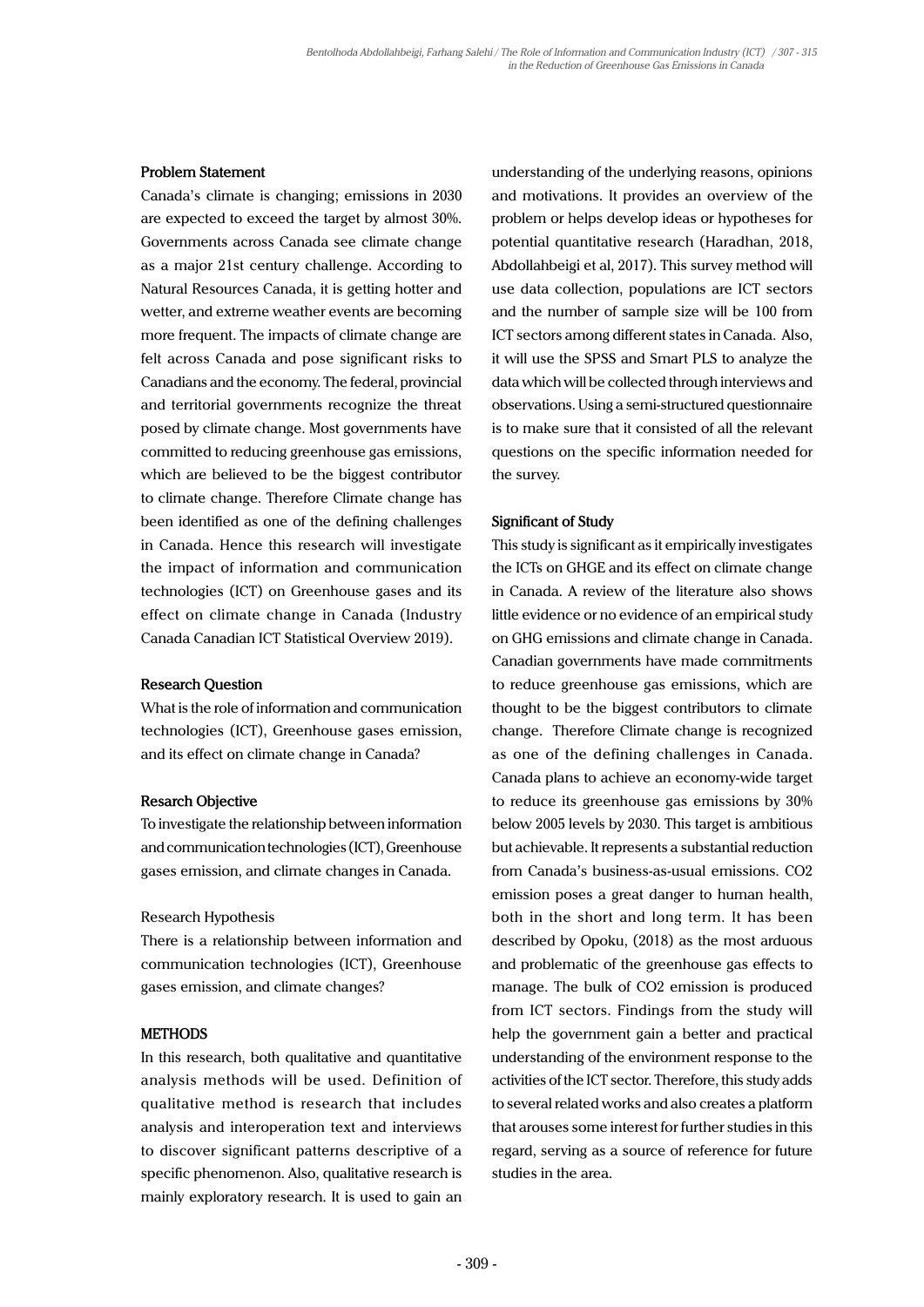#### **Scope of Study**

The study has focused on GHGE on climate change in ICT sector in Canada.

Information and communication technologies (ICT) can be used in cooperative action to reduce greenhouse gas emissions and in actions to mitigate climate change. ICTs can solve the problems that all countries face regarding climate change, especially in Canada. Also, this study aims to examine the effects of GHGE on climate change in Canada with a focus on the ICT sector. In addition, this research will try to identify how the information and communication technology (ICT) industry can help Canada reach the target of reducing greenhouse gas (GHG) emissions by 45 percent from 2020 to 2030.

#### **LITERATURE REVIEW**

# **A. ICT in Canada**

The Information and Communication Technology (ICT) industry is the backbone of the global digital economy and is one of the main drivers of knowledge-based productivity growth in the global economy. Semiconductors have become such a comprehensive feature of modern economics that they control the rhythm in which it runs Niebel, (2017). A distinctive feature of the ICT sector is the rapid rate of innovation and productivity growth that has occurred, not only in industries that produce hardware, software, microelectronics components, content, and services used in ICT applications but also in the sectors that benefit from the adoption and use of these technologies. Because no other industry or technology sector is more central to the development of globally competitive digital economies than the ICT sector, most countries aim to position their ICT industries to fuel postrecession growth (Maryska et al. 2012). Canada's technology sector is a major economic driver and is outperforming much of the rest of the country's economy. Canada's technology sector is a major economic driver and is outperforming much of the rest of the country's economy. "The Canadian ICT sector is highly trading dependent, importing US\$35.7 billion in goods and exporting US\$11.6 billion around the world in 2018". The United States is the second-largest supplier of ICT goods to Canada, at \$6.6 billion the top market for Canadian ICT exports with \$7.8 billion in 2018. "In 2018, total imports of ICT goods were led by the provinces of Ontario (US\$26.6 billion), British Columbia (\$3.8 billion), Québec (US\$3.4 billion), and Alberta (US\$1.1 billion). The Canadian ICT market expects to continue growing through 2022"(Canadian ICT Sector Profile, Industry Canada 2020).

## **Greenhouse gas emissions in Canada**

Geenhouse gas emissions from the information and communication industry (ICT) could grow by about 1 to 1.6 percent in 2007 and exceed 14 percent of level global GHG by 2040 (Lotfi and Ahmed, 2017). Greenhouse gases (GHG) are gases in the atmosphere that absorb and emit radiation in the thermal infrared range. They prevent heat from escaping from the atmosphere and make the earth warmer. The Kyoto Protocol, as the first major step towards a very realistic global emission reduction regime, invites all countries to reduce their greenhouse gas emissions. Therefore, many governments have taken steps to reduce energy consumption and greenhouse gas emissions. According to the Intergovernmental Panel on Climate Change, the International Science Evaluation Institute for Climate Change, Climate Change is largely due to the global burning of fossil fuels that emit greenhouse gases such as carbon dioxide into the atmosphere. Canada's greenhouse gas emissions, shown in Figure 1, increased in the 1990s and have remained relatively stable since 2000. Over the past 25 years, the international community has produced several UN agreements aimed at reducing global greenhouse gas emissions. These agreements include the Rio World Summit in 1992, the Kyoto Protocol 2005, the Copenhagen 2009 Agreement and the 2015 Paris Agreement.

Sources: "National Inventory Report 1990–2015: Greenhouse Gas Sources and Sinks in Canada", Environment and Climate Change Canada, 2019; Canada's Seventh National Communication on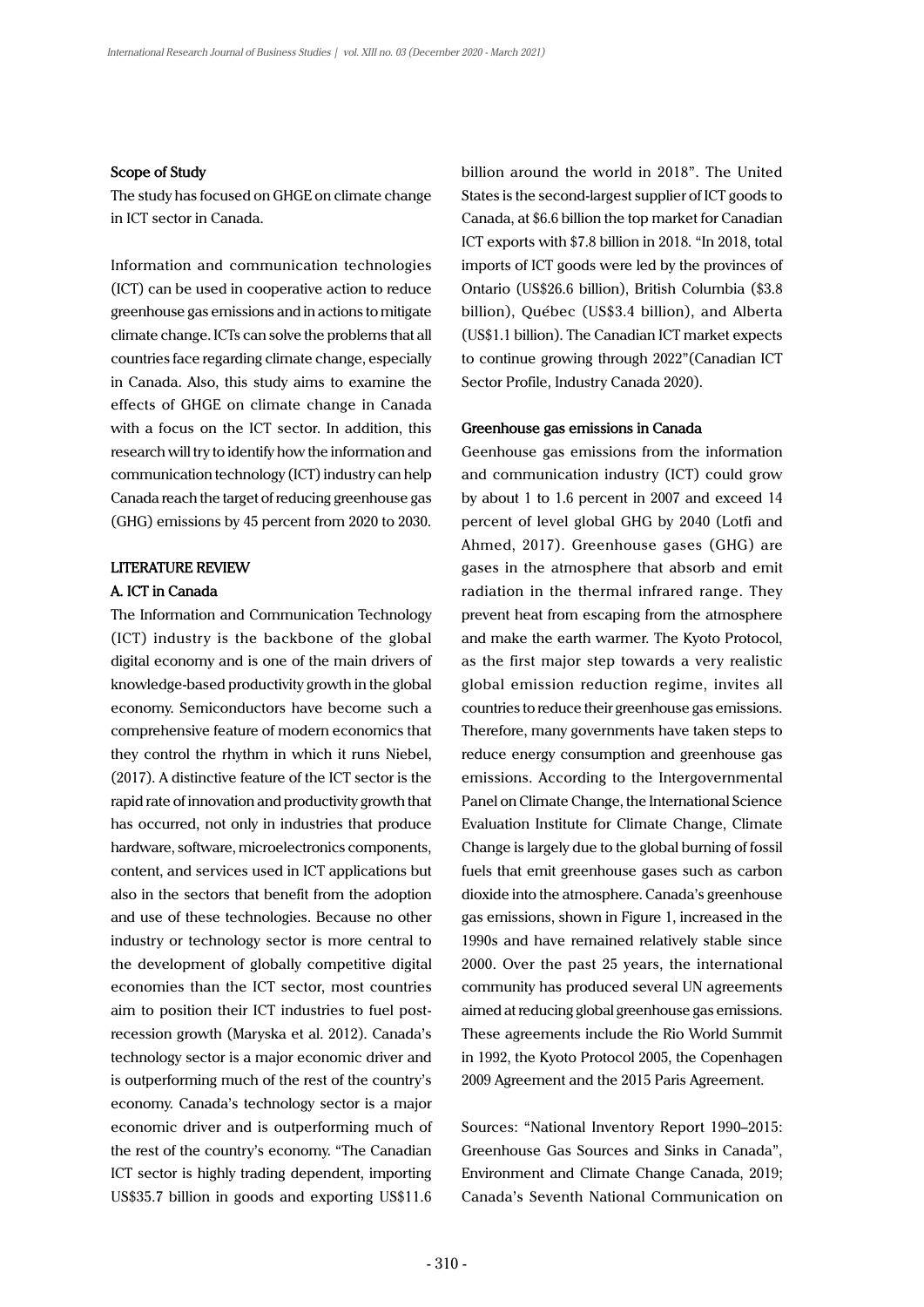

Climate Change and Third Biennial Report—Actions to meet commitments under the United Nations Framework Convention on Climate Change, Environment and Climate Change Canada, 2019.As a signatory to the agreements, Canada is committed to four separate goals to reduce greenhouse gas emissions. Canada failed to catch up with the first two targets - the 2000 Rio target and the 2008-2012 Kyoto targets. In addition, Canada's environment and climate change have predicted that current provincial and federal policies and regulations will mean that Canada will not be able to meet its 2020 Copenhagen goal (reducing greenhouse gas emissions to 17). Lower percentage than 2005). As part of their efforts to achieve Paris' goal in 2030, the federal, provincial, and territorial governments provided a pan-Canadian framework for clean growth and climate change. If all greenhouse gas emissions are implemented in a timely manner, Canada's environment and climate change estimate that Canada will need to reduce emissions by another 66 megatons to achieve its 2030 goal. Since 1990, some provinces have reduced their greenhouse gases. Greenhouse gas emissions are increasing, and others are steady or declining (Figure 2). For example, most Atlantic states,

including Ontario and Quebec, now emit less greenhouse gases than in 1990, while Saskatchewan and Alberta both emit less than 1990 emissions. , Have increased by more than 50 percent.

Emissions from 1990 to 2015 are historical. Emissions from 2016 to 2030 are projections. Some governments disagree with the emission estimates produced by Environment and Climate Change Canada. The territorial emissions have not been included because not all estimates were available in 1990".

Sources: National Inventory Report 1990–2015: Greenhouse Gas Sources and Sinks in Canada, Environment and Climate Change Canada, 2019; Canada's Seventh National Communication on Climate Change and Third Biennial Report—Actions to meet commitments under the United Nations Framework Convention on Climate Change, Environment and Climate Change Canada, 2019

# **C. Climate change in Canada**

Climate change is one of the most important environmental issues of our time. Climate change is caused by an increase in the concentration of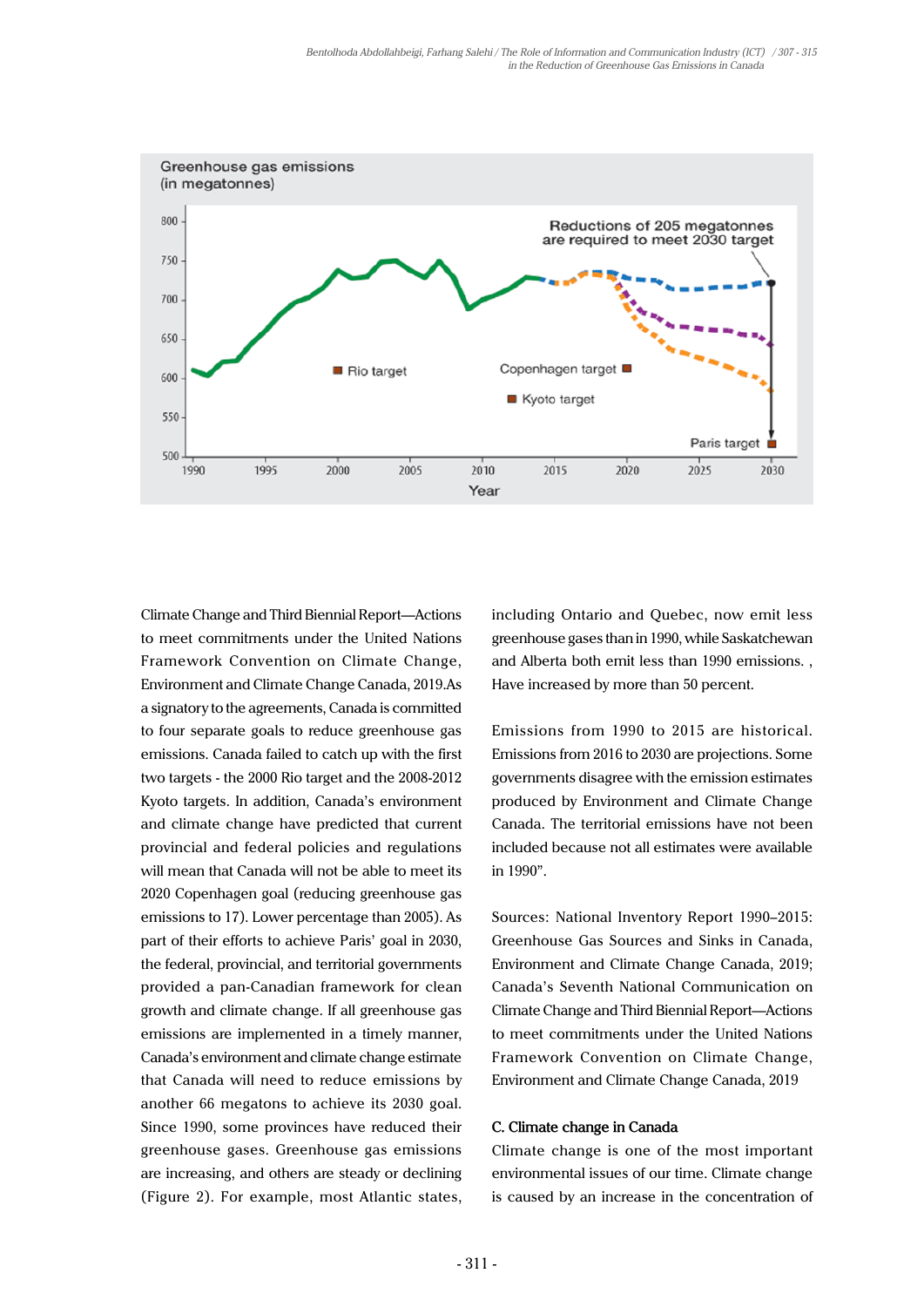

Figure 2. Provinces' actual and projected domestic greenhouse gas emissions relative to 1990 levels.

greenhouse gases (GHG) in the atmosphere. These increases are primarily due to human activities such as the use of fossil fuels or agriculture. Among the 17 sustainable development goals defined in the Agenda 2030, combating climate change is considered "one of the greatest challenges of our time and its adverse impacts undermine the ability of all countries to achieve sustainable development"(United Nations Framework Convention on Climate Change (UNFCCC), 2020). Combating climate change by reducing greenhouse gas (GHG) emissions is therefore a necessary (not sufficient) condition for sustainable development. Canada's climate is changing. Greenhouse gas emissions are projected to be nearly 30 percent higher than the target by 2030. Governments across Canada see climate change as a defining challenge for the 21st century. According to Canada's natural resources, the country is getting warmer and wetter, and more severe weather events are occurring. The impact of climate change is felt across Canada and poses significant risks to Canadians and the economy (Environment and Climate Change Canada, 2020). Federal, provincial, and territorial governments recognize the threat posed by climate change. Most governments have made commitments to reduce greenhouse gas emissions, which is thought to be the biggest factor in climate change. Climate change is therefore recognized as one of the defining challenges in Canada. The effects of warmer climate and severe weather events in Canada are currently being felt and are expected to intensify and recur. Provincial, territorial, and federal governments have pledged to take fundamental steps to combat climate change. Among other things, Canada has pledged to reduce international agreements to reduce greenhouse gas emissions to certain levels by 2020 and 2030. The federal government has also worked with provinces and territories to create a pan-Canadian framework for clean growth and climate change. It is intended to provide a national plan to achieve the goal of reducing Canada's 2030 emissions reduction. Canadian governments have said that creating an effective response to climate change requires the cooperation of all levels of government across Canada. In most governments, there was limited coordination on climate change measures. At the federal, provincial, and territorial levels, there has been limited coordination between governments on climate change. For example, the sectors that played a leading role in climate change often did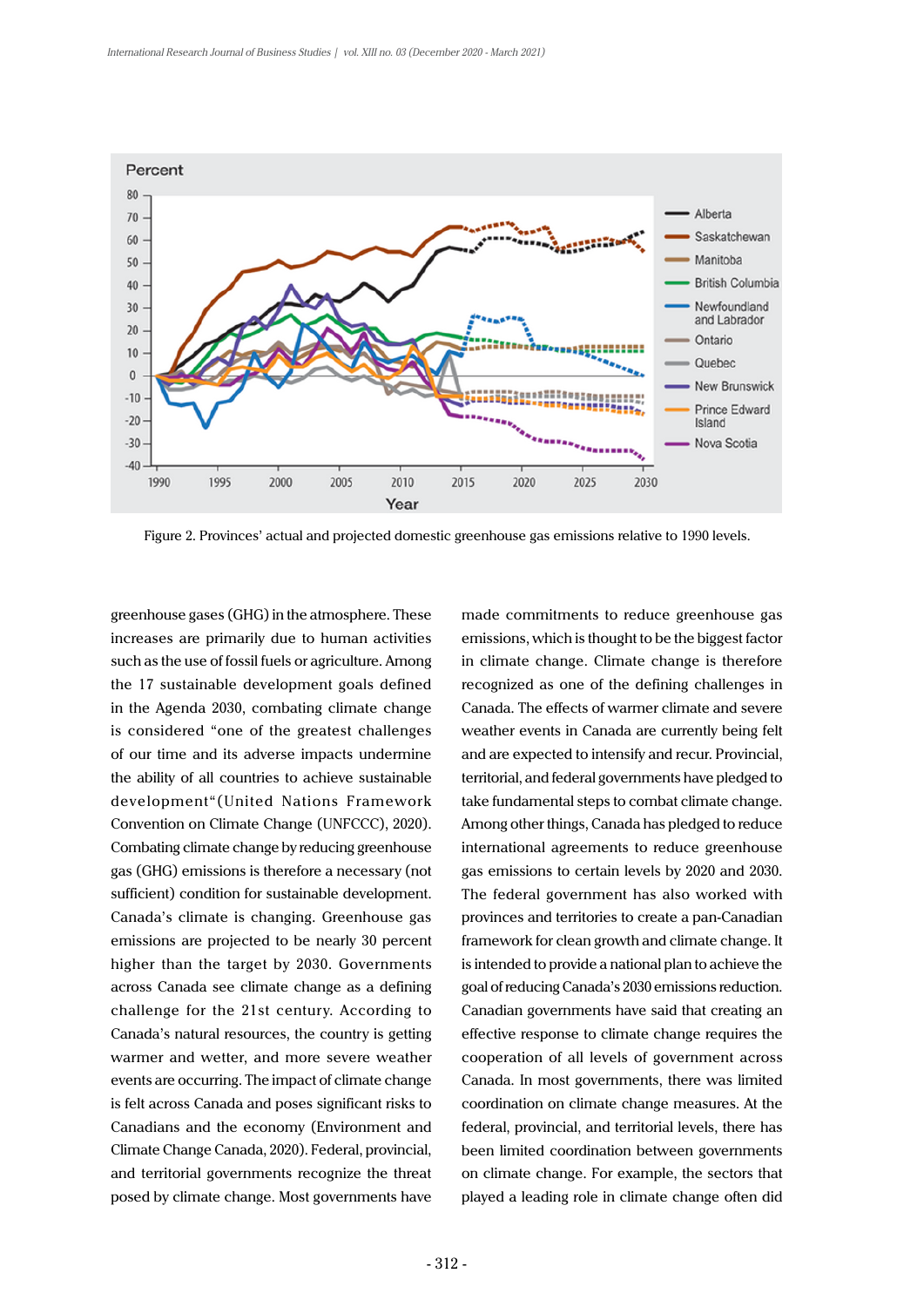not provide enough information, guidance, and training for the rest of the government. In many cases, limited coordination has led to temporary responses to climate change. Without effective coordination, governments may ignore important opportunities or challenges, or develop misguided and contradictory policies (Environment and Climate Change Canada, 2020).

# **D. The information and communication technology (ICT), climate changes and greenhouse gases**

Research on the impact of ICT on activities that have implications on climate change began in the late 1980s with the pioneering work". There is evidence that the widespread use of information and communication technology is helping to reduce limited energy resources and increase greenhouse gas emissions (Sajda, 2019). It has been suggested that they are information and communication technology Sources that help increase CO2 emissions in terms of ICT machinery and equipment production, energy consumption and e-waste recycling (Higón. et al. 2017, Hilty et al., 2011). At the same time, information and communication technology can play a role in reducing greenhouse gases. Higón. et al. (2017) also found that information and communication technology can reduce CO2 emissions Worldwide with the development of smart cities, transportation systems, power grids, industrial processes, and energy-saving achievements. Their experimental results suggest that information and communication technology could help reduce CO2 emissions after reaching for developing information and communication technology. They found that at low levels of development, IT and communications investment increased CO2 emissions. CO2 emissions begin to decline after reaching the threshold of information and communication technology development. They also found that CO2 emissions increased with GDP per capita and the industry's share of valueadded. This ICT provides a useful insight into the elimination of environmental shocks caused by climate change. Technological productivity alone cannot sustain sustainability. Productivity comes

from information and communication technology In fact, it may have the opposite effect. Despite the significant productivity of information and communication technology over the past decades. Hilty et al., (2011), Jayashree, et al., (2016), shows that there is no evidence of productivity strategies in terms of total energy consumption. It has only led to a stable situation. "Sustainable development is defined as the development that meets current needs without the ability of future generations to meet their needs". It seems that the role of information and communication technology for sustainable development in the fields of environmental economics, information systems/ green information technology and sustainable human-computer interaction Hilty et al., (2011) seems to be. Without effective restrictions, active information technology and information technology innovations, for example in cars, are progressing more slowly, instead, instead of stimulating additional activities (eg speeding, transportation attractiveness) instead. It replacing existing activities Hilty et al., (2011). There is a role for information and communication technology in information systems that help people in the organization to create a sustainable adaptation to climate change in their local communities. Processes adapted to climate change need to recover from the shock and change the environment, they said. How people deal with shock damage Abdollahbeigi & Salehi, (2019). The process of adaptation requires good governance and assets such as human social and physical capital. Assets are more diverse in principle, the more stable and secure the living conditions, the stronger the population's ability to respond to impacts of climate change. "They add that in order to adapt to climate change, people need to adapt to the mobile social and physical resources they need to cope with climate change" Heeks & Ospina, (2018). In adapting to climate change, the role of ICT is to provide systemic resilience to climate change. Skills and access to knowledge through ICTs have offered adaptation processes to the effects of climate change. "By sharing environmental observations and monitoring through ICT, new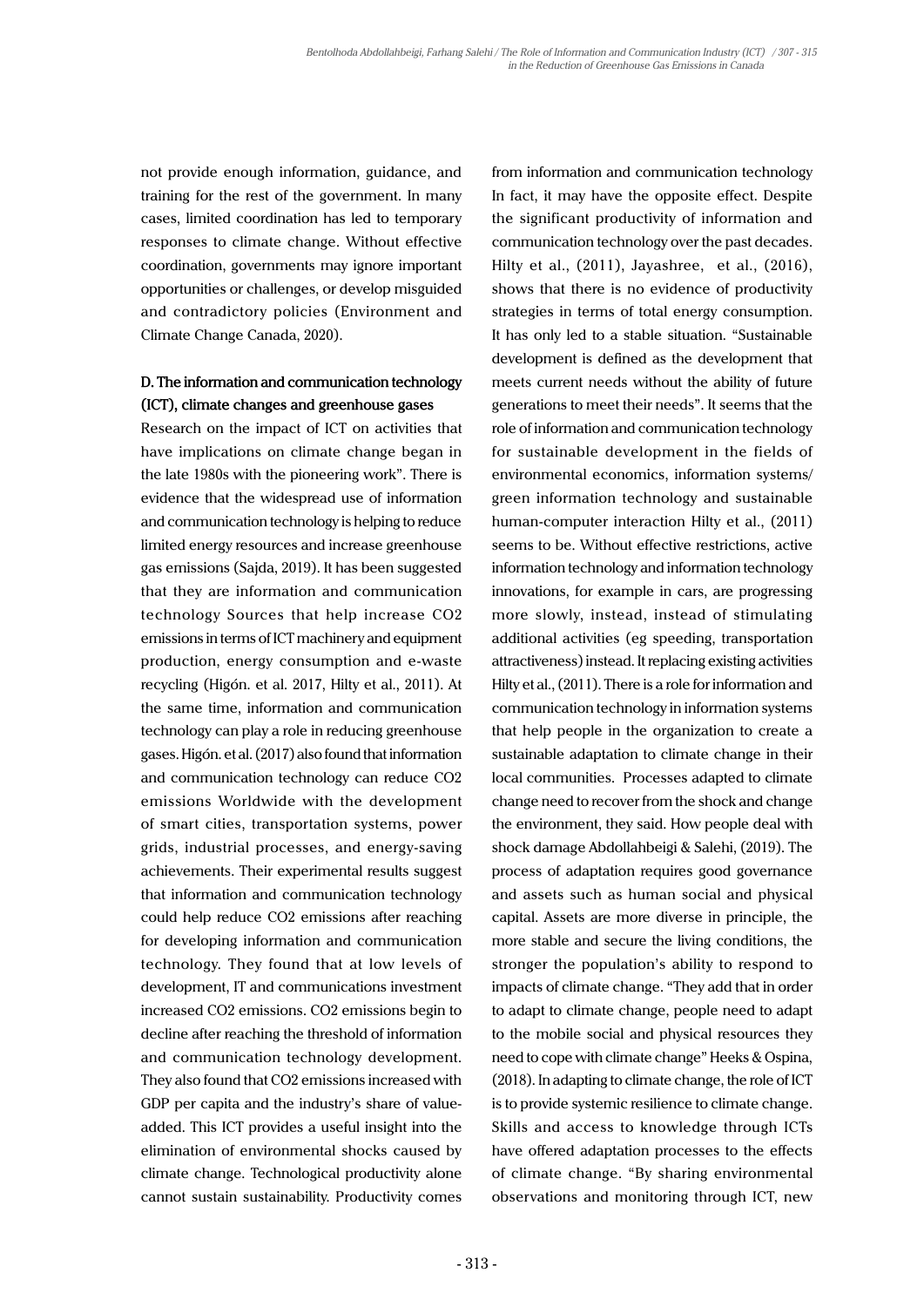ways to assimilate information about changes in the natural environment can be shared through wider networks to bring about combined action" (Hilty et al., 2011, Melville, 2010, Abdollahbeigi & Salehi, 2019).

# **ICTs can impact on climate change in three main ways:**

- by driving down emissions in the ICT sector itself through the introduction of more efficient equipment and networks;
- by reducing emissions and enabling energy efficiency in other sectors through, for example, substituting for travel and replacing physical objects by electronic ones (dematerialization); and
- by helping both developed and developing countries adapt to the negative effects of climate change using ICT-based systems to monitor the weather and the environment worldwide" (Cook et al., 2016).

# **MANAGERIAL IMPLICATIONS**

This article has provided a review of ICT definitions and Greenhouse gases and how GHGE can be reduced. Also, this research has approached investigating the impact of information and communication technologies (ICTs) on Greenhouse gases emission and effects on climate change in Canada. This research empirically investigated the ICTs on GHGE and its effect on climate change in Canada. A review of the literature also shows little evidence or no evidence of an empirical study on GHG emissions and climate change in Canada. Canadian governments have made commitments to reduce greenhouse gas emissions, which are thought to be the biggest contributors to climate change. Therefore, Climate change is recognized as one of the defining challenges in Canada. Canada plans to achieve an economy-wide target to reduce its greenhouse gas emissions by 30% below 2005 levels by 2030. Findings from the study will help the government gain a better and practical understanding of the environment in response to the activities of the ICT sector. Yet, this article is expected to contribute to enrich microfinance discourses in which at the end, microfinance institutions and government can consider this issue.

### **CONCLUSION**

We have conducted in this study what we believe to be a detailed explanation of ICT, GHGE, and how its effect on climate changes. "Information and communication technologies (ICT) can be used in cooperative action to reduce greenhouse gas emissions and in actions to mitigate climate change. ICTs can solve the problems that all countries face with regard to climate change, especially in Canada". This paper has highlighted how the information and communication technology (ICT) industry can help Canada reach the target of reducing greenhouse gas (GHG) emissions by 45 percent from 2020 to 2030. The outcome will provide ICT companies knowledge in reducing GHG emissions. Also, the goal of limiting global warming to 1.5°c above pre-industrial levels which Canada strongly supports this plan.